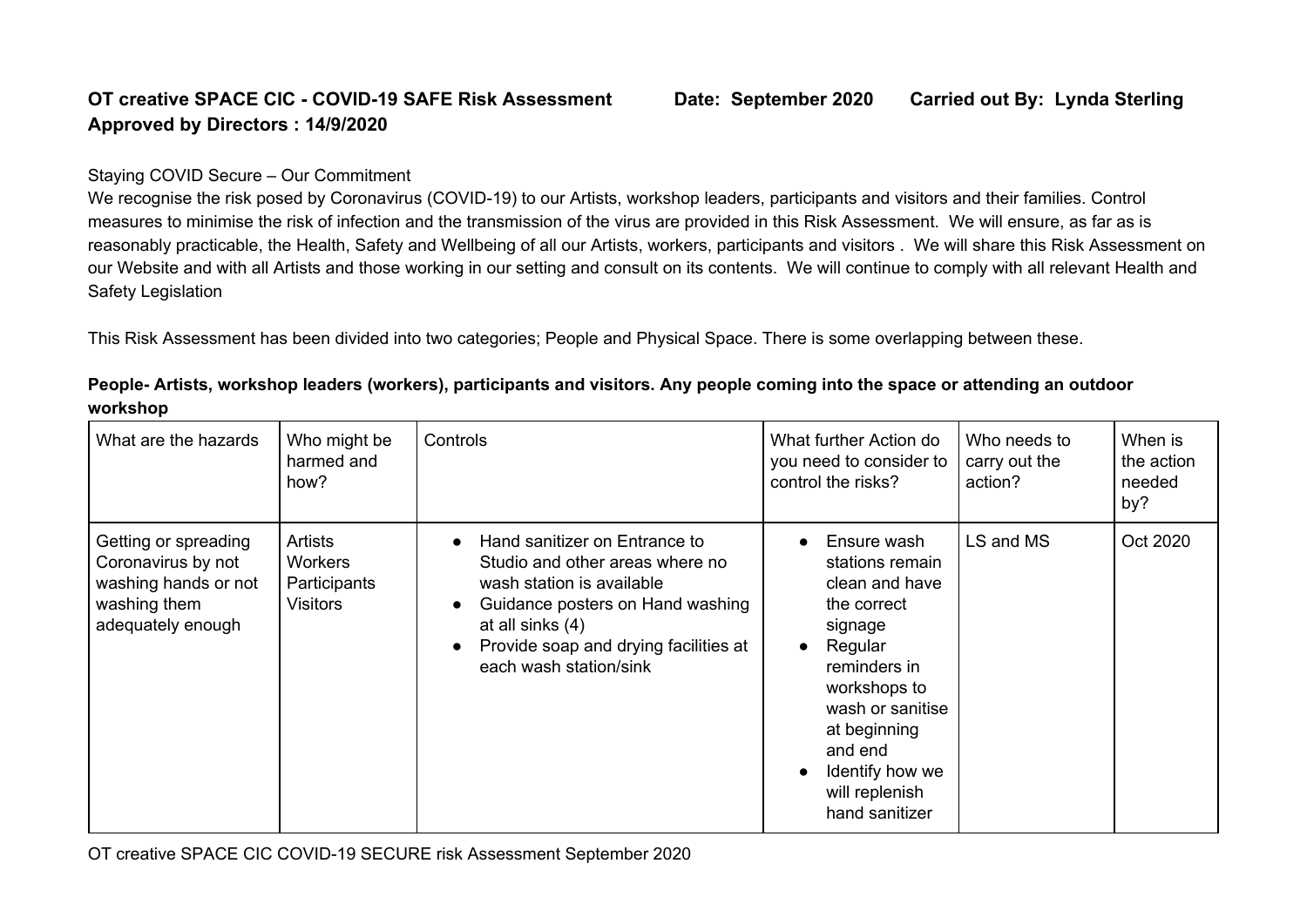|                                                                                                                |                                                              |                                                                                                                                                                                                                                                                                                                                                                                                                                                                                                                                                                                                                                               | and soap                                                                                                                                                                                                                                                                                                                                                                                                               |           |          |
|----------------------------------------------------------------------------------------------------------------|--------------------------------------------------------------|-----------------------------------------------------------------------------------------------------------------------------------------------------------------------------------------------------------------------------------------------------------------------------------------------------------------------------------------------------------------------------------------------------------------------------------------------------------------------------------------------------------------------------------------------------------------------------------------------------------------------------------------------|------------------------------------------------------------------------------------------------------------------------------------------------------------------------------------------------------------------------------------------------------------------------------------------------------------------------------------------------------------------------------------------------------------------------|-----------|----------|
| Getting or spreading<br>Coronavirus in<br>common high traffic<br>areas like kitchen/<br>toilet/ front door etc | <b>Artists</b><br>Workers<br>Participants<br><b>Visitors</b> | Regular Cleaning and Monitoring of:<br>$\triangleright$ Areas where people will<br>congregate:<br>Kitchen, back door, smoking areas<br>Limit this to one person at a time<br>in each area<br>$\triangleright$ Areas where people touch the same<br>surfaces:<br>kettle, condiments etc, pen for<br>signing in, front door handle.<br>Wipe down after each use.<br>$\triangleright$ Limit number of Participants and<br>visitors in the studio at one time.<br>Maximum 8.<br>$\triangleright$ Use one way system if there is an<br>exhibition or tour happening where<br>people are continually arriving.<br>Exit via back door and Alley way. | $\rightarrow$ This may take a<br>bit of time as we<br>work out how<br>people use the<br>space; report<br>and log and<br>near miss<br>situations as<br>well to help<br>identify what<br>further controls<br>may be needed.<br>$\rightarrow$ Ensure each<br>area and<br>objects are<br>regularly<br>cleaned and<br>have enough<br>cleaning<br>materials and<br>monitored and<br>that people are<br>following<br>controls | <b>LS</b> | Oct 2020 |
| <b>Coronavirus Spreading</b><br>by having different<br>community members<br>regularly in the studio            | Artists<br>Workers<br>Participants<br><b>Visitors</b>        | Limit numbers allowed in studio at<br>$\bullet$<br>one time or in each workshop.<br><b>Maximum 8</b><br>Everyone entering building must<br>$\bullet$<br>wear face covering (unless exempt)<br>Artists do not need to when working<br>in their own designated studio<br>space.                                                                                                                                                                                                                                                                                                                                                                 | $\rightarrow$ Create signage<br>for front door<br>clearly stating<br>the number of<br>people allowed<br>in building at<br>one time.<br>Someone to<br>→                                                                                                                                                                                                                                                                 | LS and MS | Oct 2020 |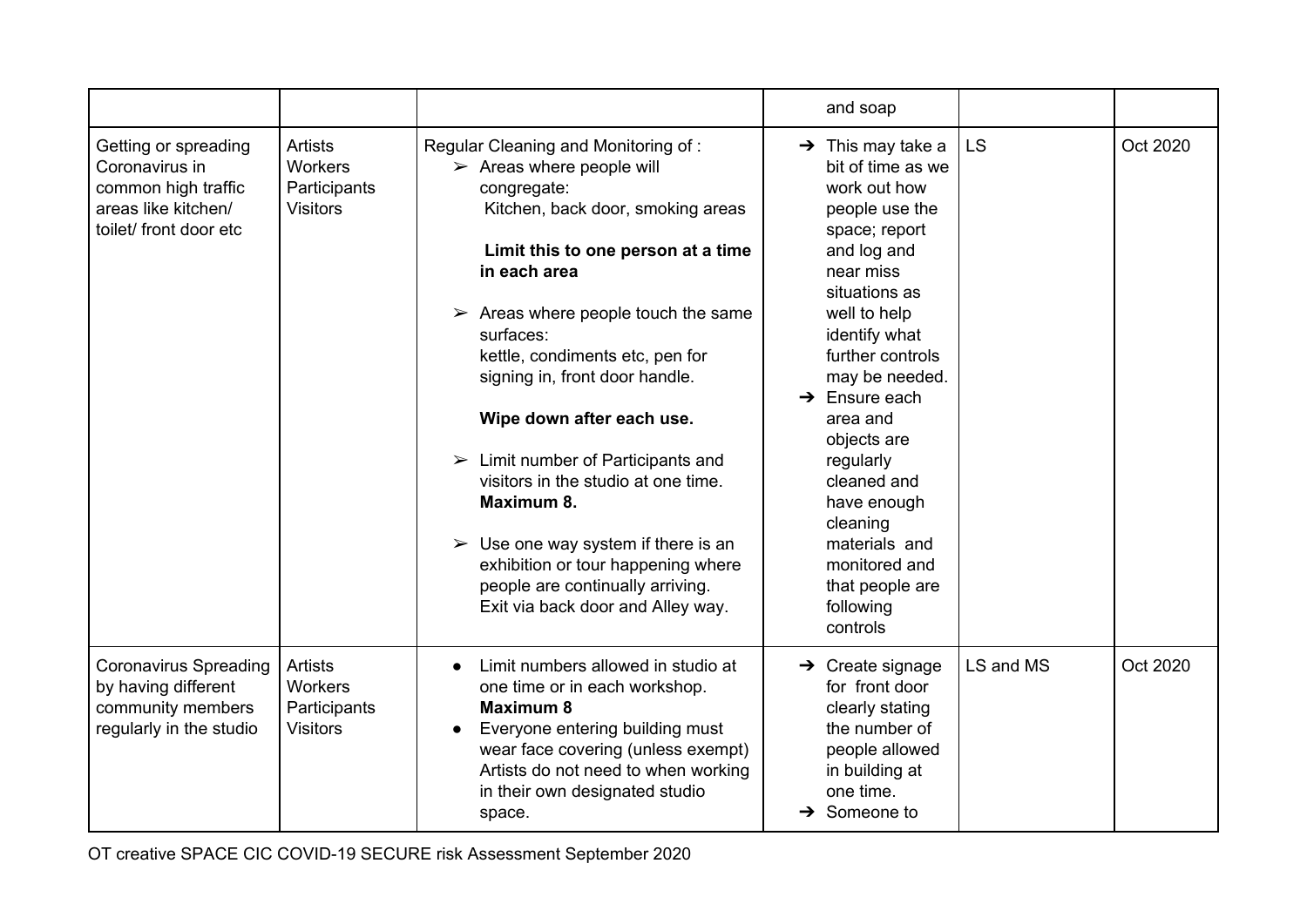|                                                                                               |                                                                     | Each person entering must be<br>registered on our database so we<br>can adhere to track and trace<br>guidelines. Sign in sheet at<br>entrance- leave mobile if not<br>registered and we will send a link to<br>register.<br>Workshops set up to keep social<br>distancing between participants<br>Workshop leaders to wear a face<br>visor so they can move between<br>participants safely<br>Ensure everyone Hand Santizes on<br>entry and exit of building<br>All artists and workers to have read<br>and understood the risk assessment<br>and their roll to play. | send links to<br>those not<br>registered.<br>$\rightarrow$ Considered<br>getting a<br>perspex screen<br>for middle of<br>workshop table.<br>$\rightarrow$ Source PPE<br>$\rightarrow$ Send out risk<br>assessment to<br>all artists and<br>workers. |           |          |
|-----------------------------------------------------------------------------------------------|---------------------------------------------------------------------|-----------------------------------------------------------------------------------------------------------------------------------------------------------------------------------------------------------------------------------------------------------------------------------------------------------------------------------------------------------------------------------------------------------------------------------------------------------------------------------------------------------------------------------------------------------------------|-----------------------------------------------------------------------------------------------------------------------------------------------------------------------------------------------------------------------------------------------------|-----------|----------|
| Mental Health and well<br>being affected through<br>Isolation or anxiety<br>about coronavirus | Artists<br><b>Workers</b><br>Participants<br><b>Visitors</b>        | $\triangleright$ Share information about mental<br>health and well being with artists<br>and workers<br>$\triangleright$ Involve artists in competing risk<br>assessments so they can help<br>identify potential problems and<br>identify solutions<br>Display a list of support groups or<br>contact numbers for participants<br>and visitors if concerned about their<br>mental health                                                                                                                                                                              | $\rightarrow$ Compile<br>information,<br>numbers and<br>support groups<br>info and create<br>poster to<br>display.                                                                                                                                  | <b>LS</b> | Oct 2020 |
| Increased risk of<br>infection and<br>complications for<br>vulnerable people                  | <b>Artists</b><br><b>Workers</b><br>Participants<br><b>Visitors</b> | Request Artists and workers to<br>$\bullet$<br>inform us if they are more<br>vulnerable due to health/ege etc<br>and discuss their individual risks                                                                                                                                                                                                                                                                                                                                                                                                                   | $\rightarrow$ Put system in<br>place on<br>registration form<br>for people to                                                                                                                                                                       | <b>MS</b> | Oct 2020 |

OT creative SPACE CIC COVID-19 SECURE risk Assessment September 2020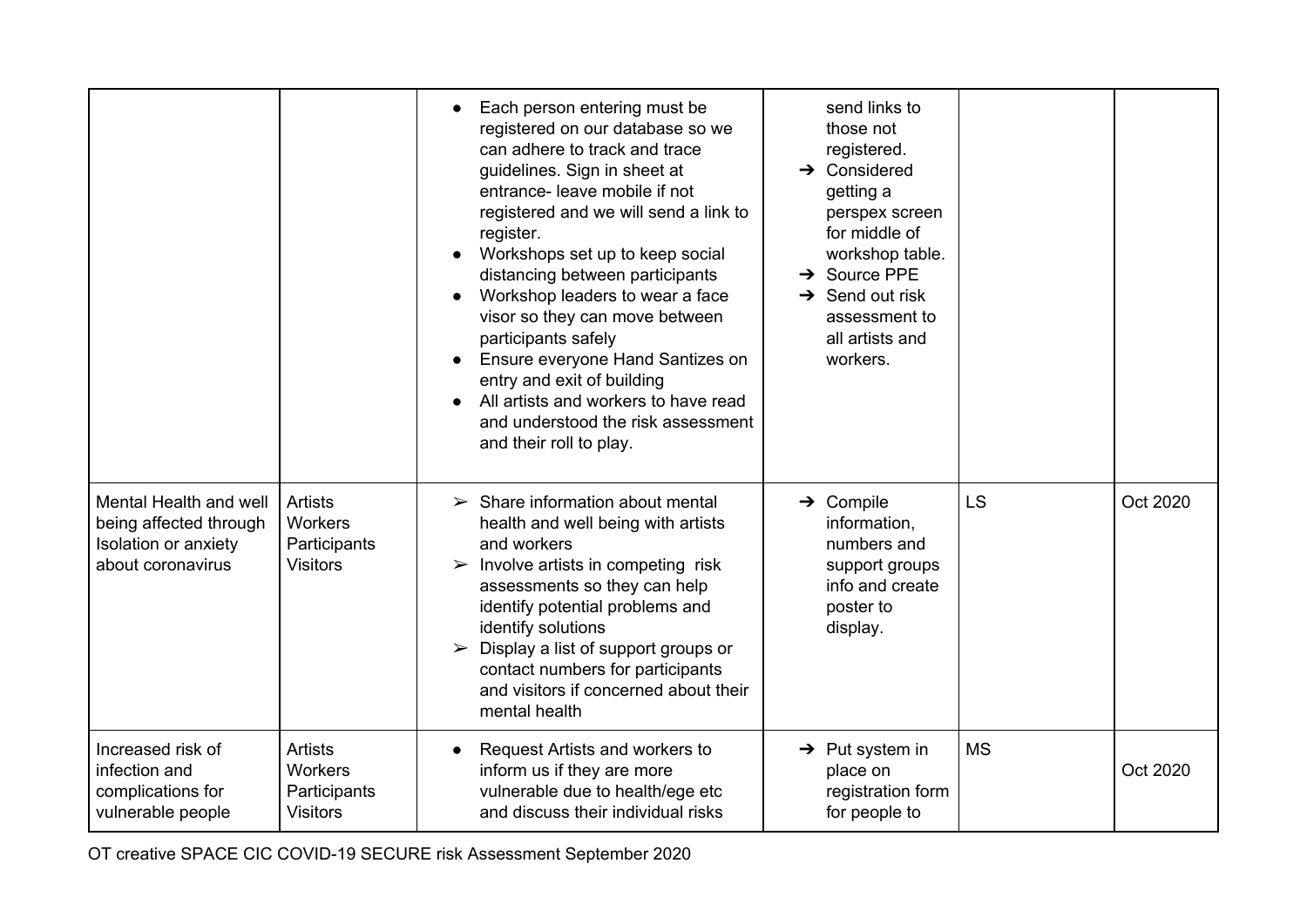| entering the studio. | and ensure they are safe and<br>protected through social distancing<br>and hygiene<br>• Ensure social distancing measure<br>and hygiene are in place and<br>adhered to in the studio to protect<br>any participants or visitors who fall<br>into this category | disclose if they<br>are at higher<br>risk of infection.<br>Regular<br>$\rightarrow$<br>monitoring of<br>measures in<br>place.<br>→ |  |  |
|----------------------|----------------------------------------------------------------------------------------------------------------------------------------------------------------------------------------------------------------------------------------------------------------|------------------------------------------------------------------------------------------------------------------------------------|--|--|
|----------------------|----------------------------------------------------------------------------------------------------------------------------------------------------------------------------------------------------------------------------------------------------------------|------------------------------------------------------------------------------------------------------------------------------------|--|--|

## **Studio SPACE, maintenance, cleaning and social distancing layout in physical space, materials used in workshops**

| What are the hazards                                              | Who might be<br>harmed and<br>how?                           | Controls                                                                                                                                                                                                                                                                                                                                                                                                                                                                                                                                                                                      | What further Action do<br>you need to consider<br>to control the risks?                                                                                                                                                                                                                           | Who needs to carry<br>out the action? | When is<br>the action<br>needed<br>by? |
|-------------------------------------------------------------------|--------------------------------------------------------------|-----------------------------------------------------------------------------------------------------------------------------------------------------------------------------------------------------------------------------------------------------------------------------------------------------------------------------------------------------------------------------------------------------------------------------------------------------------------------------------------------------------------------------------------------------------------------------------------------|---------------------------------------------------------------------------------------------------------------------------------------------------------------------------------------------------------------------------------------------------------------------------------------------------|---------------------------------------|----------------------------------------|
| Contracting or<br>spreading the virus by<br>not social distancing | Artists<br><b>Workers</b><br>Participants<br><b>Visitors</b> | Limit the number of people in the<br>$\blacktriangleright$<br>building<br>6 Artists in designated studio<br>spaces and then<br>8 people in space for workshop<br>or tour/exhibition<br>Limit the number of people in high<br>$\blacktriangleright$<br>density spaces to 1 - Toilet,<br>kitchen, doors front and back,<br>stairway<br>$\triangleright$ Use a one way system through<br>building if hosting an event with a<br>steady flow of people coming<br>through<br>$\triangleright$ Identify any areas where it is not<br>possible to social distance -<br>potentially during a workshop | $\rightarrow$ Create signage<br>for numbers<br>allowed in<br>building and<br>individual<br>spaces<br>$\rightarrow$ Provide<br>signage to<br>remind<br>everyone on<br>what they need<br>to do in order<br>to social<br>distance<br>Look at getting<br>$\rightarrow$<br>a perspex<br>screen barrier | LS and DT                             | Oct 2020                               |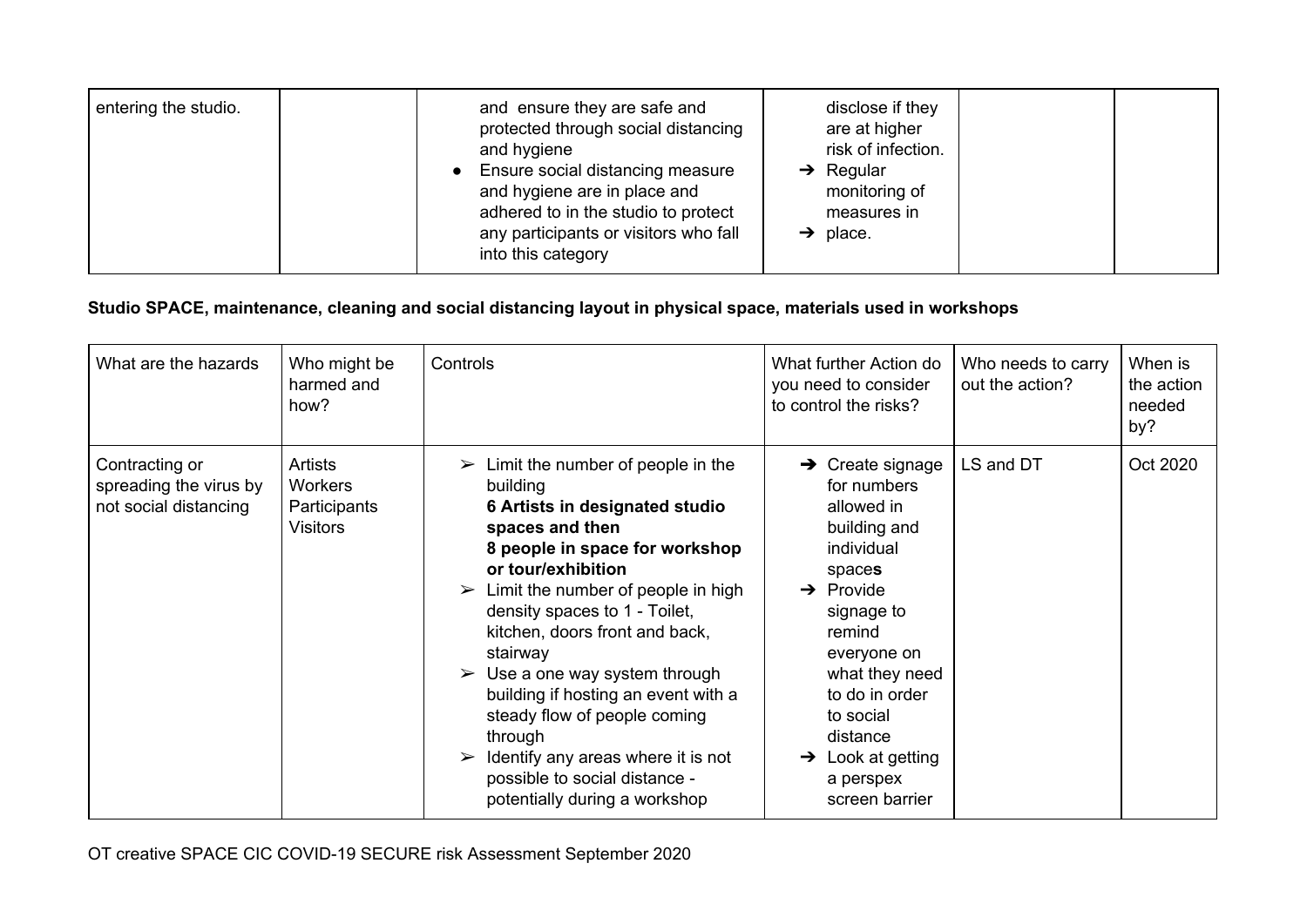|                                                                                                   |                                                                     | around a table                                                                                                                                                                                                                                                                                                                                                                                                                                                                                                                                                                          | for centre of<br>table                                                                                                                                                                                                                                                    |           |          |
|---------------------------------------------------------------------------------------------------|---------------------------------------------------------------------|-----------------------------------------------------------------------------------------------------------------------------------------------------------------------------------------------------------------------------------------------------------------------------------------------------------------------------------------------------------------------------------------------------------------------------------------------------------------------------------------------------------------------------------------------------------------------------------------|---------------------------------------------------------------------------------------------------------------------------------------------------------------------------------------------------------------------------------------------------------------------------|-----------|----------|
| Getting or spreading<br>Coronavirus by not<br>cleaning surfaces,<br>equipment and<br>workstations | <b>Artists</b><br><b>Workers</b><br>Participants<br><b>Visitors</b> | Train workers on how to use PPE<br>successfully<br>Identify key high use areas and<br>ensure they are cleaned more<br>frequently. Door handles,<br>banisters, kitchen worktops and<br>utensils.<br>Ensure each Artist has cleaning<br>materials for their own area and<br>regularly cleans it.<br>Discourage movement around the<br>building unless necessary<br>Create equipment boxes for each<br>workshop so no equipment is<br>shared between participants<br>Devise a strategy to clean<br>equipment or quarantine<br>equipment for 72 hours between<br>different people using it. | $\rightarrow$ Put in place<br>monitoring<br>system for<br>when areas<br>and items have<br>been cleaned -<br>log book<br>$\rightarrow$ Identify how<br>and when to<br>replenish<br>cleaning<br>products<br>$\rightarrow$ Get equipment<br>boxes and<br>enough<br>equipment | LS and DT | Oct 2020 |
| Poor workplace<br>ventilation leading to<br>risks of coronavirus<br>spreading                     | <b>Artists</b><br><b>Workers</b><br>Participants<br><b>Visitors</b> | $\triangleright$ When people are in the building<br>ensure windows or doors that can<br>be are open (even just ajar)<br>including front door if doing<br>workshop<br>$\triangleright$ Keep middle door open as much as<br>possible during the day to keep air<br>flowing                                                                                                                                                                                                                                                                                                                | $\rightarrow$ Identify which<br>windows and<br>doors can be<br>kept open<br>safely<br>$\rightarrow$ Create a sign<br>for front door<br>so no one else<br>can enter if<br>door is open<br>for air<br>circulation                                                           | <b>MS</b> | Oct 2020 |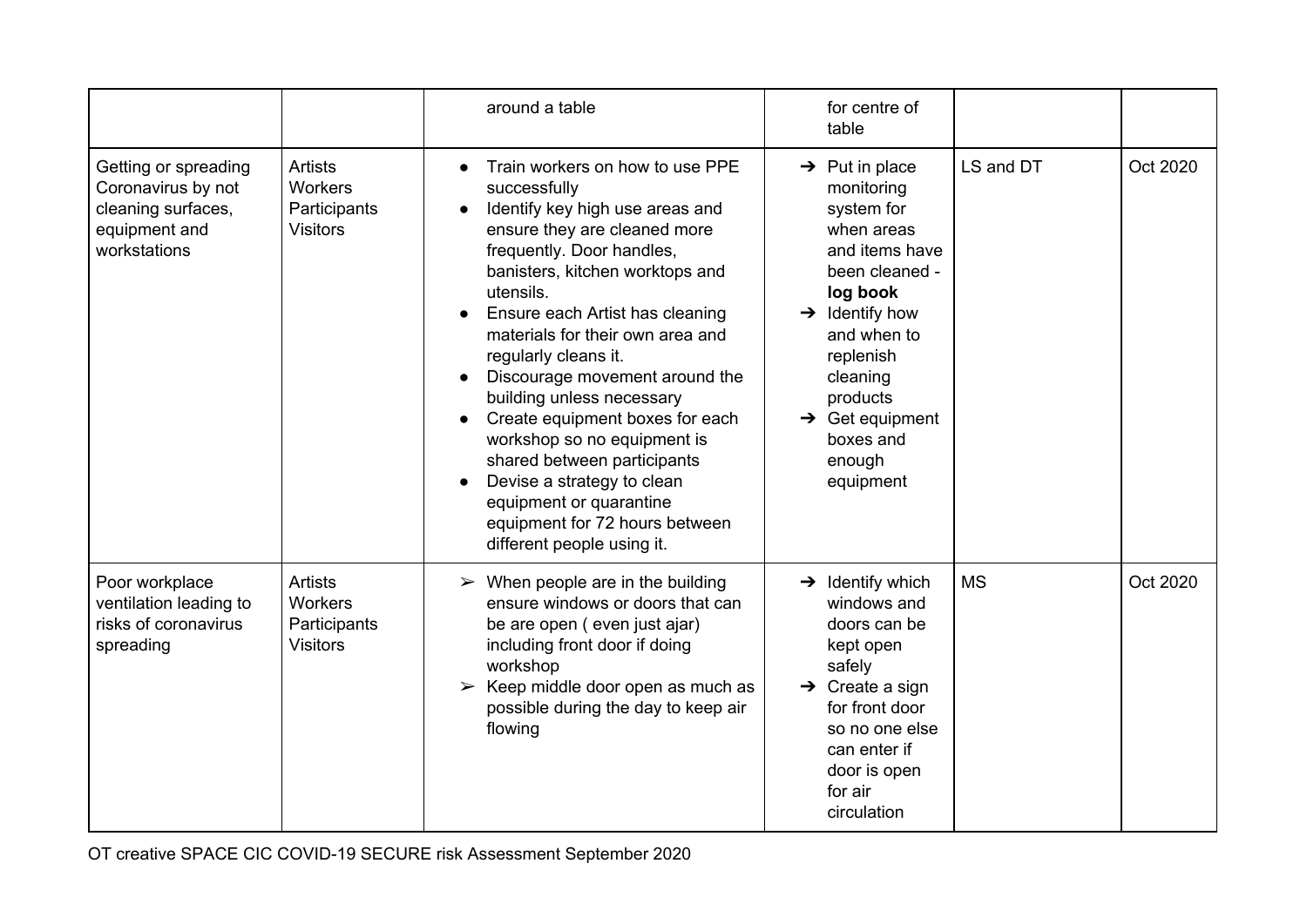|                                                                                                                 |                                                                     |                                                                                                                                                                                                                                                                                                                                                                                                                                                                                                                                                                                                                                                       | during<br>workshop                                                                                                                                                                                                                                                                                |           |          |
|-----------------------------------------------------------------------------------------------------------------|---------------------------------------------------------------------|-------------------------------------------------------------------------------------------------------------------------------------------------------------------------------------------------------------------------------------------------------------------------------------------------------------------------------------------------------------------------------------------------------------------------------------------------------------------------------------------------------------------------------------------------------------------------------------------------------------------------------------------------------|---------------------------------------------------------------------------------------------------------------------------------------------------------------------------------------------------------------------------------------------------------------------------------------------------|-----------|----------|
| An identified case of<br>COVID-19 from<br>someone who has<br>been in the building                               | <b>Artists</b><br><b>Workers</b><br>Participants<br><b>Visitors</b> | Follow track and trace protocol to<br>notify all relevant people of the<br>case and need to self isolate.<br>If an artist - complete a deep clean<br>of their area along with all<br>communal areas of the building<br>If a participant or visitor- complete<br>a deep clean of all communal<br>areas and request artists to clean<br>their own area.                                                                                                                                                                                                                                                                                                 | $\rightarrow$ Keep up to<br>date with<br>relevant track<br>and trace<br>protocol<br>$\rightarrow$ Ensure enough<br>cleaning<br>products are<br>always on site<br>to do a deep<br>clean.                                                                                                           | <b>LS</b> | Oct 2020 |
| <b>Spreading Coronavirus</b><br>whilst hosting<br>workshops outside the<br>space or in another<br>indoor space. | <b>Workers</b><br>Participant<br><b>Visitors</b>                    | $\triangleright$ Follow government guidelines on<br>social distancing and hygiene<br>whilst outdoors- keep 2 meters<br>apart, ensure hand sanitization,<br>limit sharing of materials and clean<br>beforehand if needed, display<br>clear signage about social<br>distancing requirements<br>$\triangleright$ Re: THE BACK gALLErY- operate<br>a one way system to limit<br>participants getting near each other<br>and space out tables as much as<br>possible. Use the full outdoor<br>space.<br>$\triangleright$ If at another venue make sure they<br>are Covid secure and read their<br>risk assessment before running<br>any event or workshop. | $\rightarrow$ Complete<br>individual risk<br>assessment<br>before working<br>out doors,<br>ensure enough<br>materials and<br>sanitizer and<br>signage are on<br>hand before<br>starting.<br>$\rightarrow$ Identify any<br>changes or<br>new things to<br>do before<br>working in<br>another area. | <b>LS</b> | Oct 2020 |